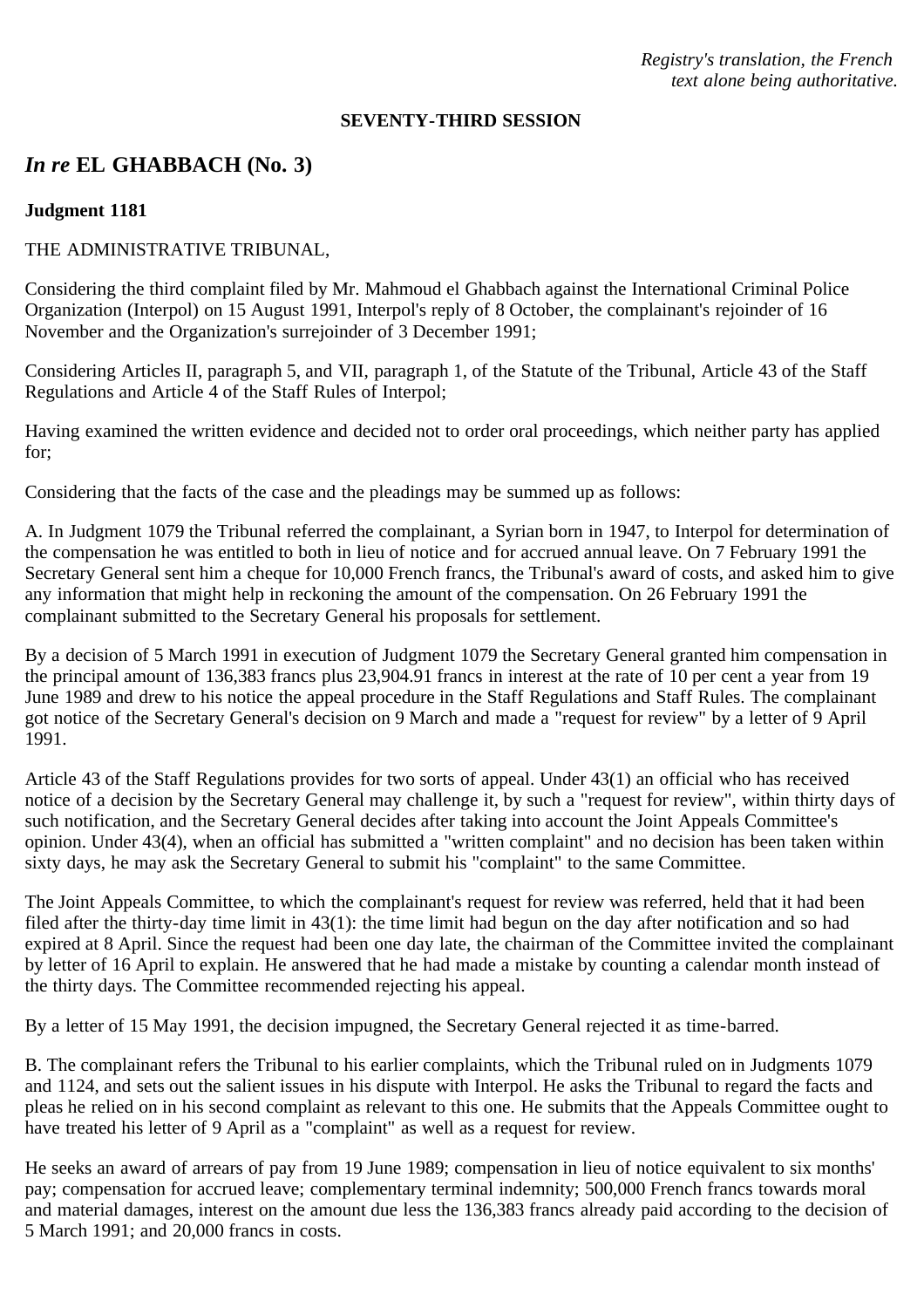C. Having obtained leave from the President of the Tribunal to confine its reply to the issue of receivability, Interpol submits that since the complainant got notice on 9 March 1991 of the decision of 5 March setting his compensation at the equivalent of six months' salary, his request of 9 April was time-barred under Article 43(1) of the Staff Regulations. Indeed in his letter of 22 April to the chairman of the Appeals Committee he acknowledged that the time limit had run out at 8 April.

Since he has already filed four appeals it is implausible that he mistook the thirty days for a calendar month.

In answer to his plea that his letter of 9 April was both a request for review and a "complaint" Interpol points out that its decision of 5 March stated under the heading "Grounds" that it could not grant him any more than he had claimed from the Tribunal. To set the amount due to him in compensation it took the figures he had given in his letter of 26 February 1991. So his letter of 9 April was a request for review that had to be lodged within the thirty days and may not be treated as a "complaint".

D. In his rejoinder the complainant says that Interpol is deliberately conflating the formal and the substantive aspects of his complaint. He submitted three internal appeals, not four, as Interpol makes out. He presses his claims.

E. In its surrejoinder Interpol maintains that there is no new argument in the rejoinder to warrant waiving the time limit. He did file four internal appeals. His claims are irreceivable because they are time-barred, and those the Tribunal dismissed in Judgment 1124 are res judicata as well.

## CONSIDERATIONS:

1. By a decision of 5 March 1991 the Secretary General of Interpol set at 160,287.91 French francs the amount of compensation that the complainant, a former official, was entitled to under Judgment 1079. In this complaint, which he filed on 15 August 1991, the complainant is challenging that individual decision and one the Secretary General took on 15 May 1991 on his "request for review".

2. Is the complaint receivable?

According to the certificate of delivery the complainant got the original decision of 5 March 1991 by registered post on 9 March. On 9 April he made his request for review. His request was put to the Joint Appeals Committee, but the Committee recommended rejecting it on the grounds that it was out of time and therefore irreceivable. The Secretary General endorsed that recommendation in the impugned decision of 15 May 1991.

3. The Staff Regulations and Staff Rules of Interpol distinguish between two sorts of internal appeal: a "request for review" and a "complaint".

According to Article 43(1) of the Staff Regulations there will be a request for review when the official has received notice of a decision by the Secretary General which he objects to and instigates proceedings to have it reviewed. The time limit for filing such a request is thirty days from the date of notification of the challenged decision.

According to Article 43(4) an official who has made a "complaint" on which no decision has been taken within sixty days may ask the Secretary General to submit his "complaint" for an opinion to the Joint Appeals Committee.

4. The complainant pleads that his letter of 9 April 1991 was both a "request for review" and a "complaint". But that plea cannot succeed: the decision of 5 March 1991 determined the amount of compensation due and was therefore an answer to his objections to the decision on his entitlements.

5. Article 43(1) sets a time limit of thirty days from the date of notification for making the request for review. According to Article 4(5) and (6) of the Staff Rules, "the day on which or from which a period or duration commences or runs shall not be included in the period or duration concerned" and, if a period "is due to expire on a day other than a work-day ... the period shall expire at the end of the following work-day".

In this case the thirty days began at 10 March 1991, the morrow of the day on which the complainant got notice of the individual decision. That 10 March was a Sunday is irrelevant. The thirty days therefore expired at midnight at the end of Monday 8 April. That day was not a public holiday, and so by 9 April the complainant's request for review was out of time.